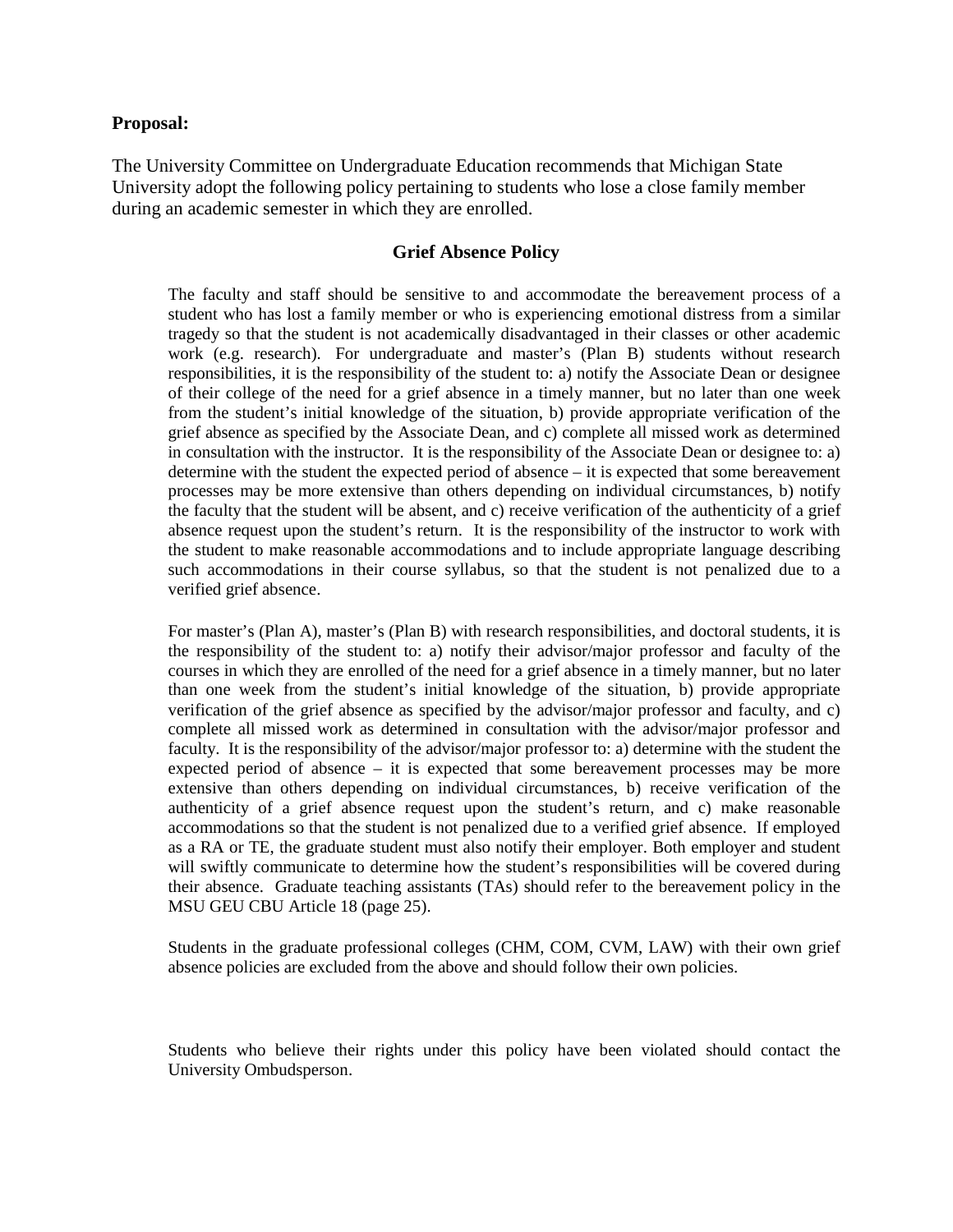### **Rationale for the proposed policy:**

Currently, no policy exists at MSU that allows students to grieve the death of a family member or deal with a similar tragic circumstance without academic penalty. The current process requires a student to request accommodations from each of their instructors with no guarantee that their instructors will all agree. A formal, but flexible policy regarding grief absence will benefit both students and instructors. Many other universities, including some in the Big Ten, have had grief absence policies for years. These universities have implemented policies similar to the one we propose in ways that maintain flexibility for the instructor while ensuring fair treatment for students and academic integrity.

The proposed policy allows for:

# **Notification**

Designating a single point of contact for undergraduate and master's students (Plan B) without research responsibilities (the student's Associate Dean or designee) streamlines the process for the student, ensures uniform treatment in all of their classes, and relieves them from needing to explain a personal sorrow multiple times to different instructors. Moreover, the Associate Dean's office can notify the student of standard documentation needed to verify the authenticity of a grief absence, so the student can return to campus with the needed evidence. Notification for master's students (Plan A), master's students (Plan B) with research responsibilities, and doctoral students need to be handled as indicated in the second paragraph of the grief absence policy due to their additional responsibilities.

The policy benefits instructors by relieving them from having to request a grieving student provide evidence of their hardship and having to judge the authenticity of the evidence. Instructors will be notified by the student's Associate Dean of the need to accommodate to the student's absence, allowing for a timely, centralized, and trustworthy notification process. Similar to above, research-based and doctoral students require a separate notification process due to their additional responsibilities.

# **Accountability**

Under this policy the Associate Dean's office verifies that a grief absence is warranted and keeps a record of such requests for undergraduate and Master's (Plan B) without research responsibilities. Similarly, for doctoral and research-based Master's (Plan A) students, and Master's (Plan B) with research responsibilities, their advisors will verify that a grief absence is warranted and keep a record of such requests. If the request is found unwarranted due to dishonesty the student will face consequences as a result of violating MSU's Integrity of Scholarship and Grades Policy.

# **Latitude**

The Policy was intentionally left flexible, to allow the Associate Dean (or designee) to evaluate each request on a case-by-case basis, if needed. For instance, family member is left undefined to allow for students to request a grief absence for the loss of whomever they feel is needed, which may or may not be immediate family.